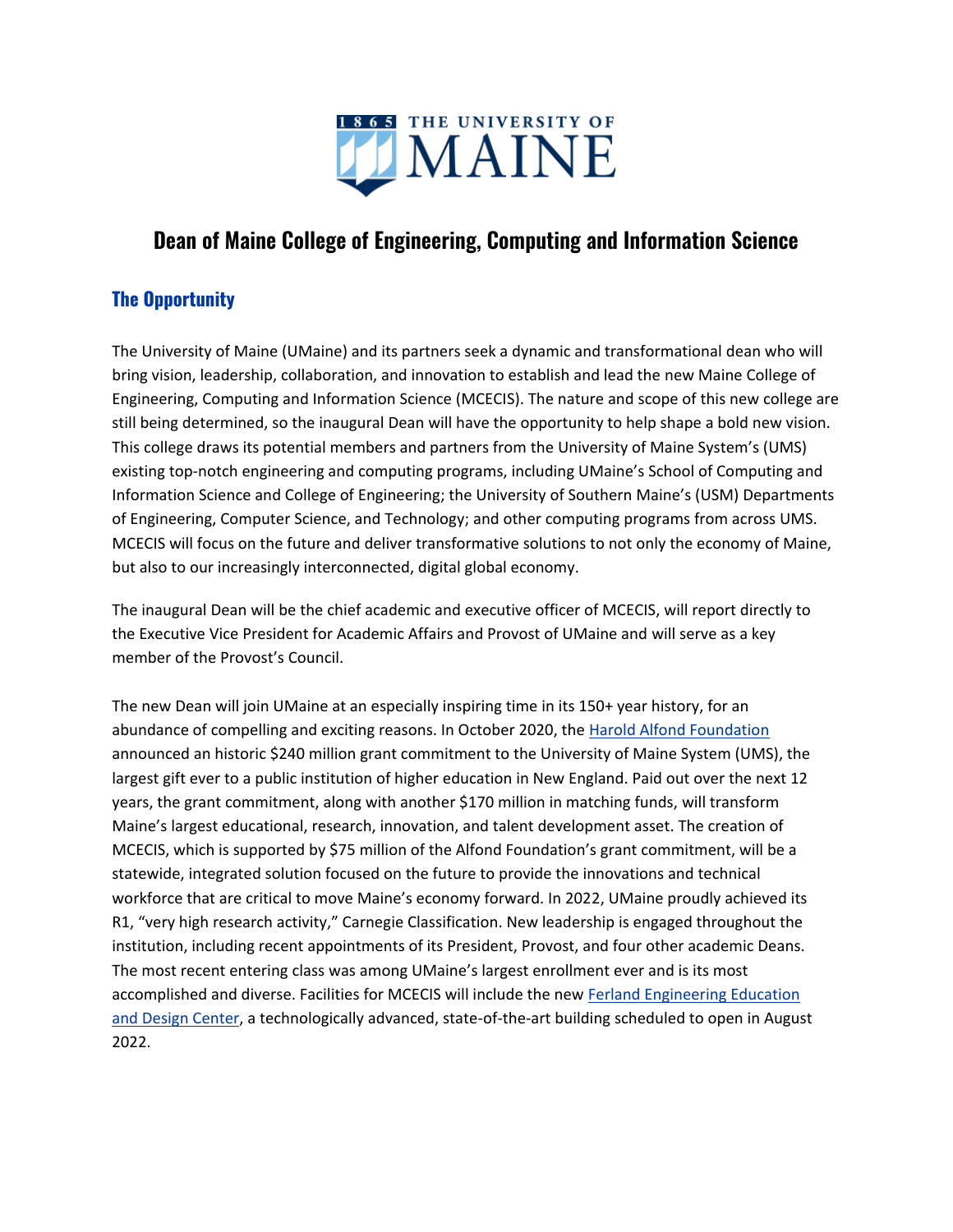# **Candidate Profile**

The ideal candidate has a proven record of effective, successful transformational change in one or more fields of engineering, computing, information science, and/or digital design and media. The Provost and search committee seek leaders who are highly strategic, results-focused, innovative, collaborative, comfortable with ambiguity, and transparent. They should have experience working collaboratively and effectively with faculty both within and across colleges and centers to pursue an ambitious, community-driven agenda for increased academic excellence, stature, and extramural funding. They should be able to inspire and support faculty, students, and stakeholders to grow the college together.

#### **Required Qualifications**

The inaugural Dean is expected to have a documented record of the following required qualifications:

- An earned terminal degree within an academic discipline represented in or closely related to MCECIS and a documented distinguished record of achievement suitable for the rank of professor with tenure within an MCECIS-related academic discipline.
- A history of supporting world-changing research, encouraging innovative programmatic and curricular practices, academic innovation, and entrepreneurship.
- A demonstrated commitment to promoting and supporting diversity, inclusion, and equity; creating and cultivating a culture of inclusion in an organization; and a record of having developed and implemented strategies to recruit and retain a more diverse student body and faculty.
- Experience with successful external outreach and fundraising efforts.
- Successful experience as an academic leader, such as a dean, associate dean, assistant dean, department chair, program director, or related experience, with a proven track record of working collaboratively across disciplinary and organizational boundaries.
- Evidence of strong leadership skills with a track record in building relationships, communicating, and interacting effectively with individuals from diverse backgrounds and at all levels.
- A demonstrated record of working collegially and cooperatively by reaching across unit and University boundaries to form and nurture positive and productive relationships that reflect courtesy and mutual respect.
- Extensive experience successfully creating national and global visibility.

#### **Preferred Qualifications**

In addition to the required qualifications above, the inaugural Dean of MCECIS is preferred to have demonstrated experience in: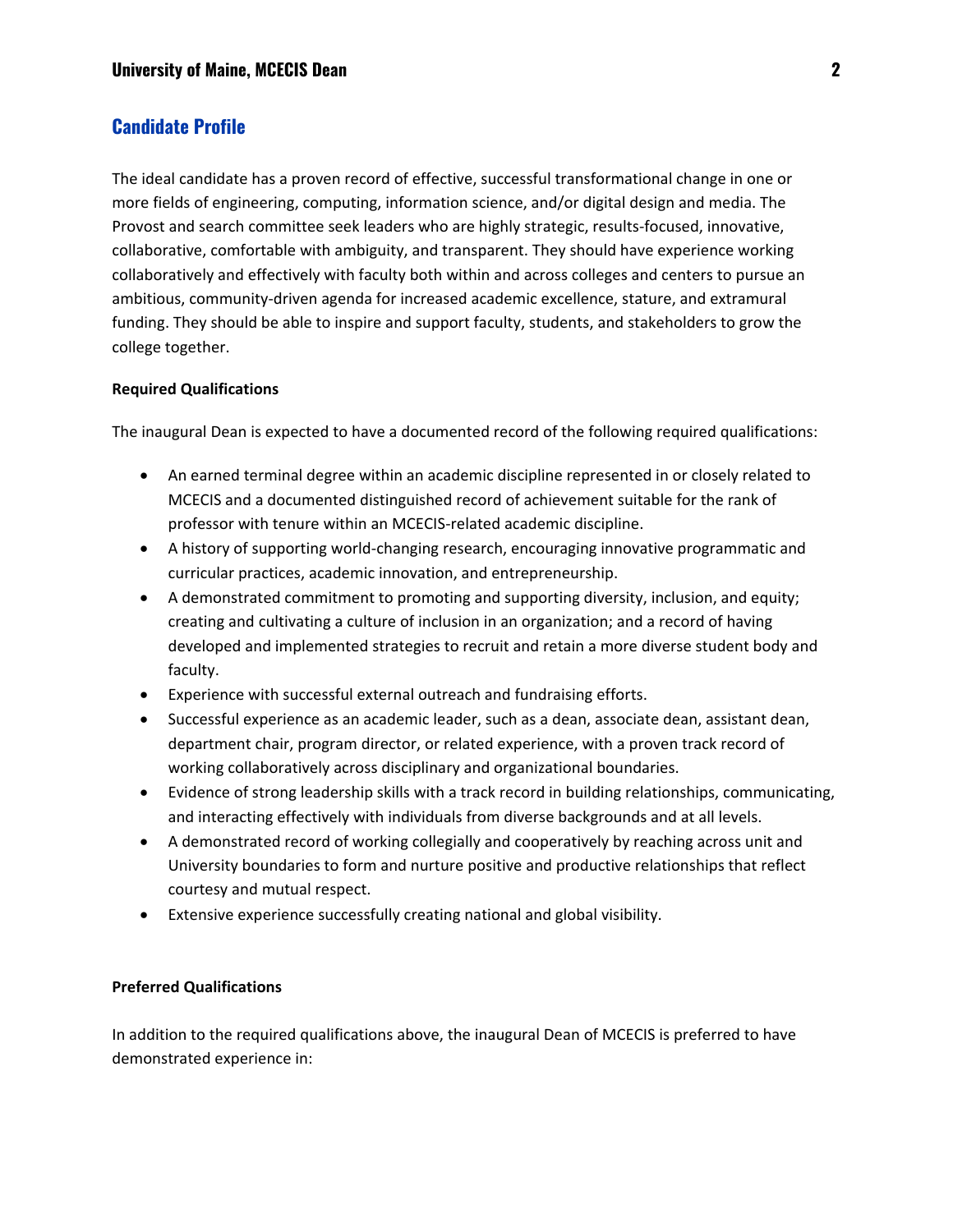- Attracting, recruiting, retaining, and evaluating faculty consistent with the highest standards of scholarship.
- Dramatically increasing revenue generation and fundraising.
- Encouraging and supporting interdisciplinary scholarship and curricular and programmatic innovation.
- Managing budgeting processes and strategic resource allocation.
- Articulating the needs of a comprehensive R1 university and advocating for the public service mission as defined by a land grant, sea grant, and space grant institution.

# **Strategic Goals and Initiatives**

The inaugural Dean will be expected to embrace these strategic goals and initiatives.

**Establish MCECIS and set it up for success and future growth:** Collaboratively with the University leadership, the PIs of the UMS TRANSFORMS grant, the MCECIS steering committee, the Dean of the College of Liberal Arts and Sciences, leaders of the other universities in the University of Maine System, and the various MCECIS working groups, the Dean will establish the MCECIS organizational structure to ensure substantial development and growth in programs across the broad spectrum of MCECIS disciplines, including in collaboration with other UMS universities, to boost enrollment and s[e](https://umaine.edu/transforms/leadership/)cure long-term success. The Dean will serve as the lead of the [executive leadership group](https://umaine.edu/transforms/leadership/) for MCECIS. Together with the MCECIS faculty and staff, the Dean will articulate and implement an inspiring, cohesive vision for MCECIS, generating buy-in from and energizing and engaging its key stakeholders, and develop a strategic plan for its growth, consistent with UMaine's priorities, in close collaboration with the entire MCECIS community.

The Dean should be energized by the opportunity to lead the design and formation of the inaugural MCECIS, setting it up for continuous growth, innovation, and success for the students of today and tomorrow. The Dean will foster an open and welcoming culture for MCECIS, where members of this statewide community pride themselves on their strong interpersonal connections, faculty can excel in transformational research and outstanding teaching, and interdisciplinary collaboration is the norm. Candidates should also have a commitment to and strategy for building and leading an organization that is dedicated to ensuring diversity, equity, and inclusivity.

**Establish successful integration of multiple programs and build a culture of collegiality, collaboration, and inclusivity throughout MCECIS**: The Dean will be an outstanding communicator and active listener with internal and external audiences, including federal and foundation funders, philanthropic leaders, state government representatives, and stakeholders in the private sector. The Dean will bring the different groups together and ensure a successful transition for all programs to integrate into MCECIS. The Dean will acknowledge and appreciate the differing dynamics and uniqueness of each group, and foster a culture of collegiality, collaboration, and inclusivity within MCECIS, working cooperatively by reaching across unit and University boundaries to form and nurture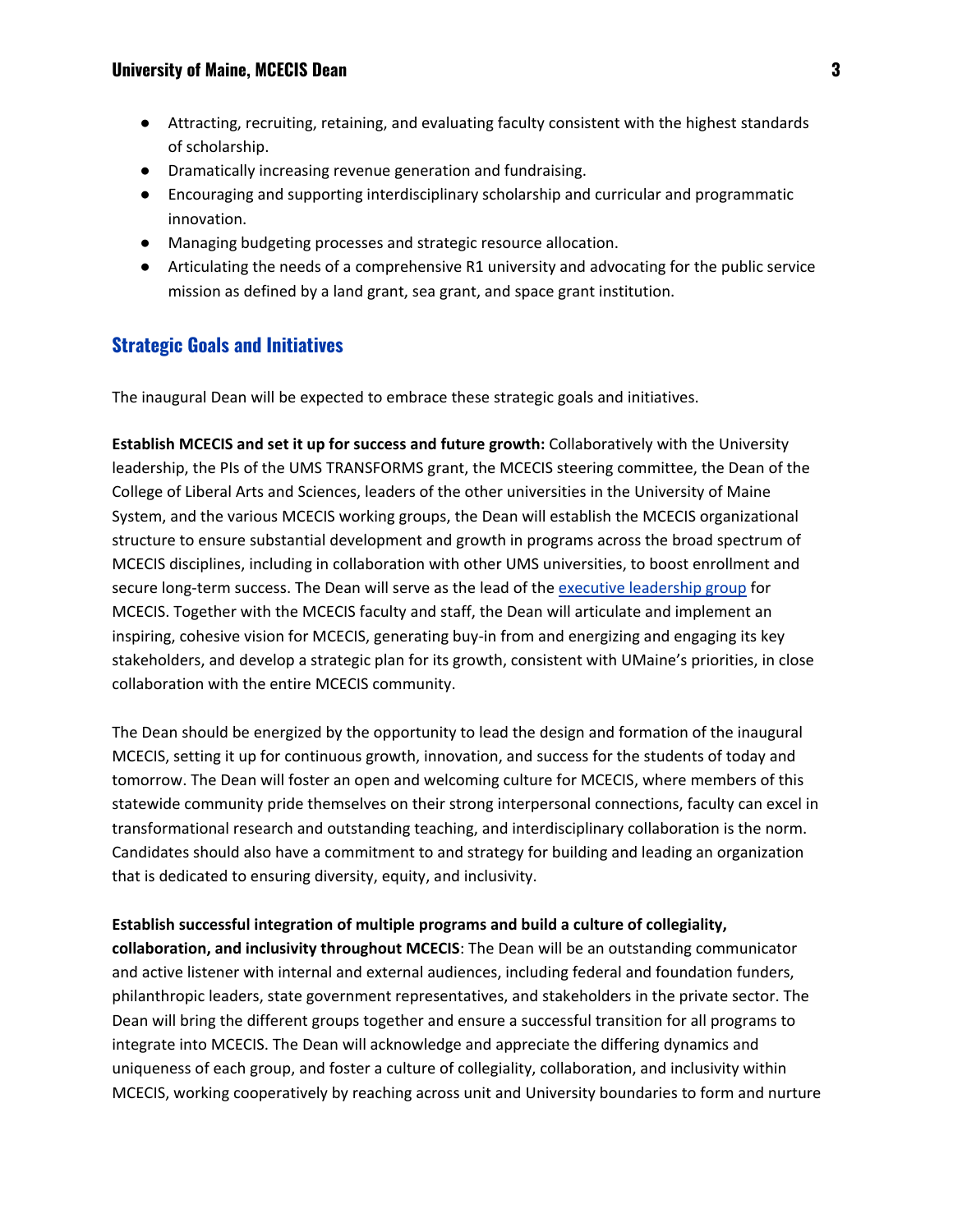a positive and productive environment in which all groups and individuals are supported, valued, and given the tools and resources to thrive.

**Encourage a culture of innovation and excellence:** The Dean will encourage a culture of innovation and excellence within the College, and collaborate with other Deans and center/institute directors, the Vice President for Research and Dean of the Graduate School, and Vice President for Innovation and Economic Development, to develop and implement shared initiatives that support and advance UMaine's overal[l](https://umaine.edu/visionandvalues/strategic-vision-and-values/) [Strategic Vision and Values,](https://umaine.edu/visionandvalues/strategic-vision-and-values/) as well as meet the goals of the Alfond Foundationfunded initiatives, benefitting the state of Maine and beyond. The Dean will also create strategies to advance UMaine's position as a valued partner with externally funded research centers and institutes.

**Promote and foster cross and interdisciplinary collaboration and research**: Within MCECIS, as well as with other schools and colleges throughout the University of Maine System, the Dean will promote collaboration and research among faculty and students across academic units, departments, disciplines, and University boundaries to promote a team atmosphere, bringing individuals from different disciplines together. The Dean will promote balanced recognition and appreciation of excellence in teaching and excellence in research.

**Prioritize and build upon UMaine's diversity, equity, and inclusion initiatives**: Lead the establishment of MCECIS policies, priorities, and culture that place DEI at the core. Working in collaboration with admissions, enrollment management, and human resources, the Dean will develop creative recruitment strategies to attract and retain talented and diverse students, faculty, and staff across the full array of disciplines in MCECIS. The Dean will ensure the implementation, success, and ongoing commitment within MCECIS of UMaine's DEI strategic initiatives, and will work to make UMaine and MCECIS a desired destination, especially for students from Maine.

**Build relationships and manage external relations for MCECIS**: Through a new comprehensive campaign, the Dean will actively engage key stakeholders, including alumni, donors, foundations, and corporations, to work with people from Maine, the nation, and around the world to secure support for MCECIS and to satisfy the obligation established by the Alfond Foundation grant to raise \$75 million in matching funds over the next 10 years from private, state, and federal sources. With an outwardfacing priority, the Dean will build and manage these relationships not only to fundraise and increase grant dollars, but to also contribute to MCECIS and to the greater community in meaningful ways by growing and maintaining external partnerships (e.g., with industry, professional organizations, federal agencies, community colleges) for expanded student opportunities and financial support of MCECIS. The Dean will create strategies to advance UMaine's position as a valued partner with funded research centers and institutes.

### **About the University of Maine System**

The University of Maine System (the System) features seven universities located throughout Maine as well as eight university college outreach centers, a law school, additional course sites, and cooperative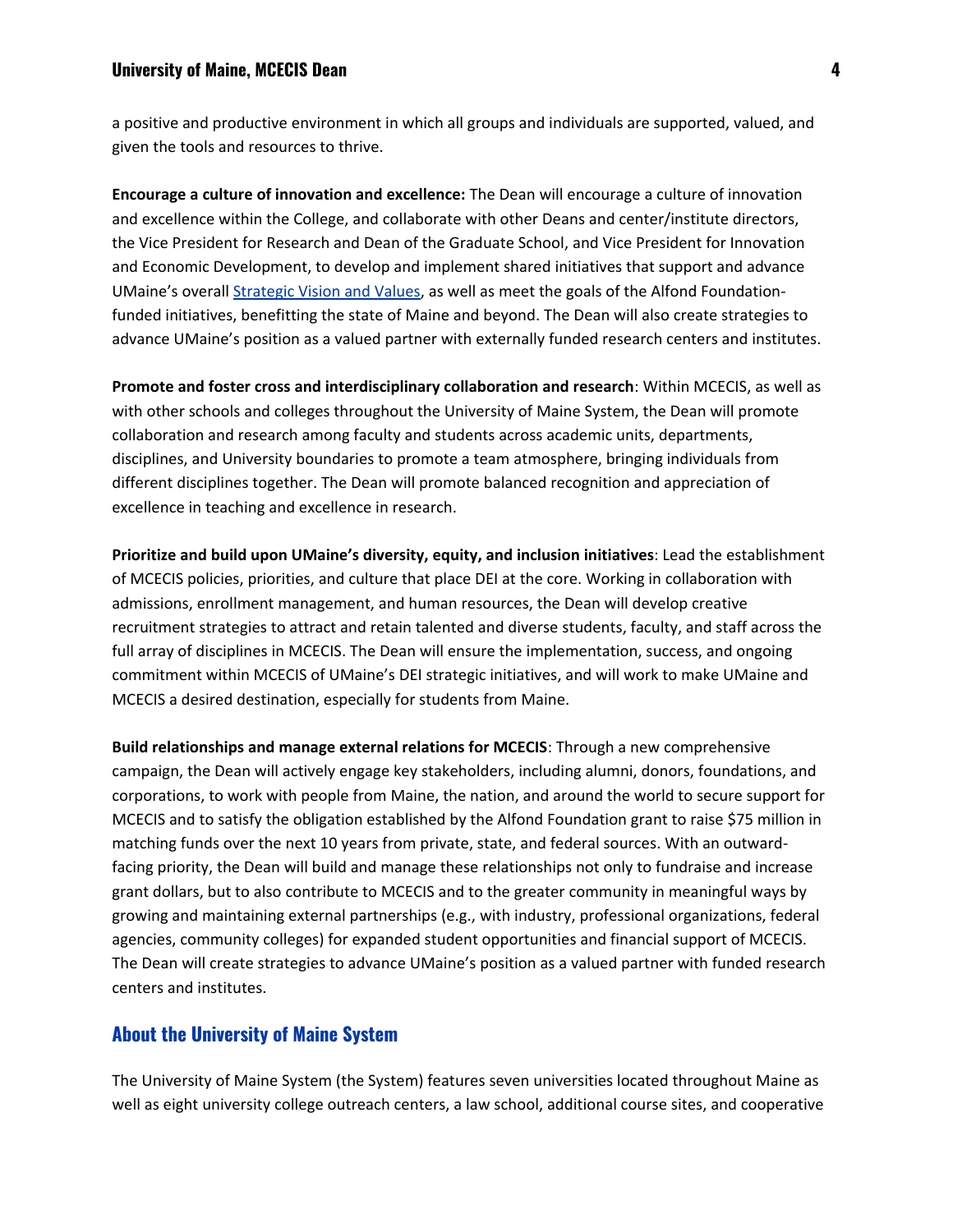extension locations. Annual enrollment across the System is approximately 35,000 students, and 500,000 individuals take advantage of its educational and cultural offerings.

In 2020, the System made history when it became the very first entity in the nation to seek and achieve system-level *[unified accreditation](https://www.maine.edu/blog/2020/06/26/joint-release-new-england-commission-of-higher-education-votes-to-accredit-university-of-maine-system/)* by the New England Commission on Higher Education (NECHE). Each university within the System no longer needs to meet all the benchmarks set by NECHE independently but, instead, the universities work together to meet and maintain the standards.

# **About UMaine**

For almost 160 years, UMaine has played a critical leadership role in the state, true to its community mission statement, "Maine's potential is our purpose." As the flagship campus of the University of Maine System, UMaine is a land grant, space grant, and sea grant university proudly serving the state, nation, and world through its research, teaching, and outreach mission.

Founded in 1865 and located in the town of Orono in the homeland of the Penobscot Nation, UMaine has a rich history of providing premier educational opportunities at an affordable price within a stunningly beautiful campus of over 500 acres, situated on picturesque Marsh Island. Acadia National Park, a number of state parks, and several world-class ski resorts are within a few hours' drive of campus. The only major comprehensive research institution with R1 Carnegie-classified designation in Maine, UMaine employs 2,210 full-time faculty and staff and is home to a vibrant community of more than 11,000 undergraduate and graduate students from across Maine, Wabanaki First Nations, 50 U.S. states, and 75 countries.

In addition to MCECIS, UMaine also has the following academic units[:](https://umaine.edu/edhd/) [College of Education and](https://umaine.edu/edhd/)  [Human Development;](https://umaine.edu/edhd/) [College of Liberal Arts and Sciences;](https://umaine.edu/las/) [College of Natural Sciences, Forestry,](https://nsfa.umaine.edu/)  [and Agriculture;](https://nsfa.umaine.edu/) [Maine Business School;](https://umaine.edu/business/) [Honors College;](https://honors.umaine.edu/) and [the Graduate School](https://umaine.edu/graduate/). UMaine's faculty highly value and equally emphasize both scholarly research and a commitment to teaching at the undergraduate and graduate levels. UMaine spends over \$125 million per year on research (including over \$137 million in 2019) and the fruits of these efforts helped it earn the R1 Carnegie classification in 2022.

Th[e](https://umaine.edu/visionandvalues/) [Strategic Vision and Values](https://umaine.edu/visionandvalues/), a Framework for the University's Future, is a living document to guide UMaine through fiscal year 2024. UMaine's vision, values, and goals serve as the foundation for strategic decision making.

- **Vision**: The University of Maine transforms lives through research, teaching and public service.
- **Values**: Foster Learner Success; Discover and Innovate; and Grow and Advance Partnerships.
- **Goals**: (1) To support and grow Maine's economy through new discoveries and by building a workforce whose members are engaged in their communities and prepared for lifelong success; (2) to continue to provide accessible and affordable education, research and service through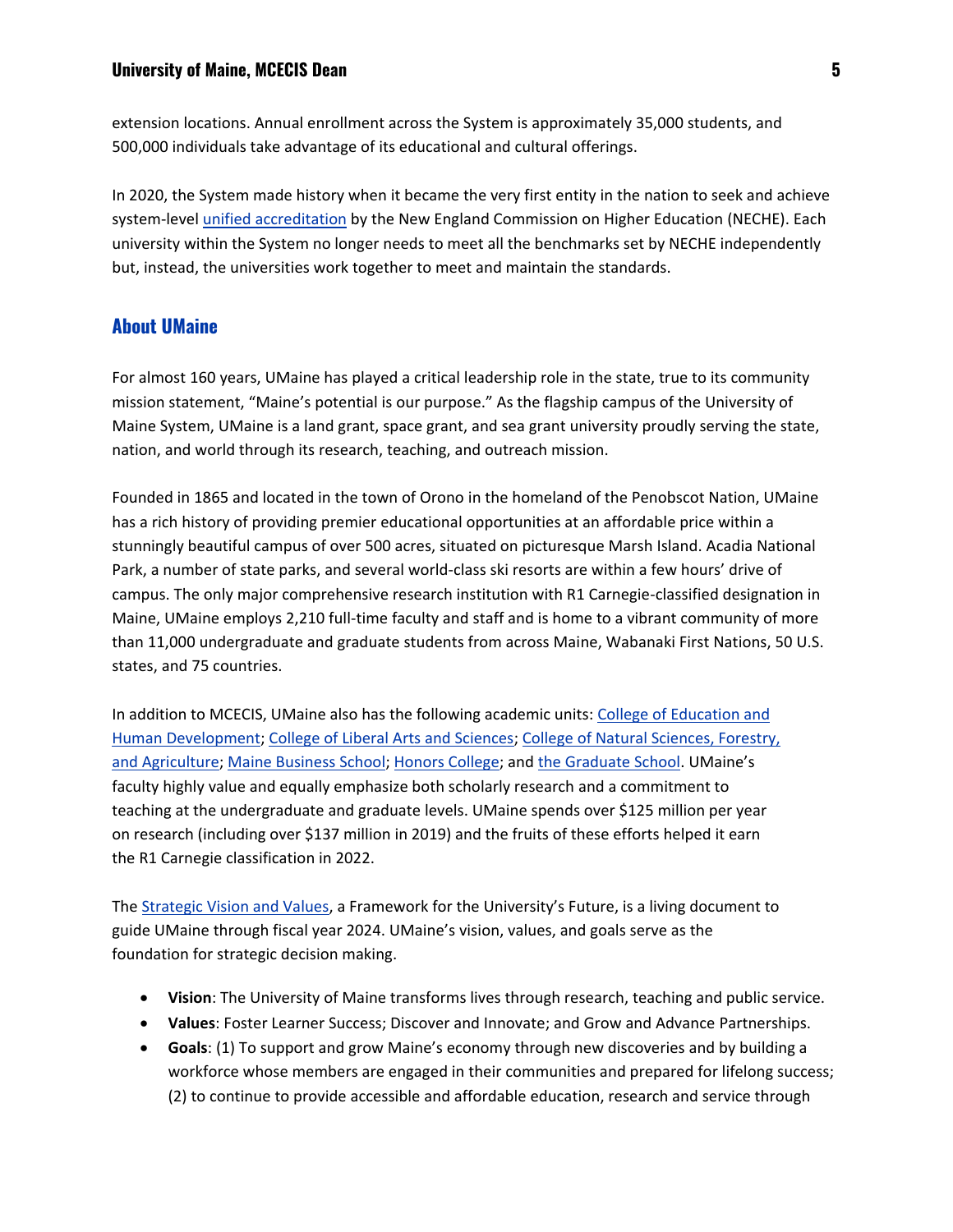processes that ensure effectiveness, efficiency and quality; and (3) for UMaine be a rewarding place to learn and work by sustaining an environment that is diverse and inclusive, and fosters the personal development of all its stakeholders.

#### **Diversity, Equity, and Inclusion**

UMaine is staunchly committed to creating and sustaining a welcoming environment for all students, faculty, staff, and visitors. Believing that diversity — diversity of ideas, cultures, experiences, and backgrounds — is the lifeblood of a healthy intellectual environment, a diverse and inclusive environment is critical to the vigorous discovery and learning processes within UMaine.

In alignment with UMaine's foundation of inclusive excellence, President Joan Ferrini-Mundy appointed th[e](https://umaine.edu/president/council-on-diversity-equity-and-inclusion/) [President's Council on Diversity, Equity a](https://umaine.edu/president/council-on-diversity-equity-and-inclusion/)nd Inclusion to advise campus leadership and report on institutional efforts and actions to ensure inclusive excellence. The UMaine Diversity [Leadership Institute](https://umaine.edu/umdli/) (UMDLI) provides opportunities to understand, appreciate, support, and strengthen the diversity of the UMaine community by offering a grassroots bottom-up approach to diversity efforts. UMaine is also a proud member of the National Center for Faculty Development & Diversity (NCFDD), an independent, nationally recognized organization dedicated to supporting faculty, particularly underrepresented faculty, post-docs, and graduate students in making successful transitions throughout their careers.

#### **President**

Dr. Joan Ferrini-Mundy became President of UMaine and its regional campus, the University of Maine at Machias (UMaine Machias), in July 2018. In 2021, she was appointed Vice Chancellor for Research and Innovation for the University of Maine System. Ferrini-Mundy chairs the UMS Science Advisory Board and the UMS Vaccination Planning and Partnership Task Force. Prior to joining UMaine as its 21<sup>st</sup> president and second female president, Ferrini-Mundy was the chief operating officer of the National Science Foundation. Her distinguished career spans the fields of mathematics education, STEM policy and education, teacher education, and research administration.

#### **Executive Vice President for Academic Affairs and Provost**

In August 2020, Dr. John Volin joined the UMaine community as the Executive Vice President for Academic Affairs and Provost. Prior to joining UMaine, Volin was Vice Provost for Academic Affairs at the University of Connecticut. Volin was a professor of natural resources and the environment at UConn and conducted research in ecosystems around the world, focusing on invasive species and restoration ecology. He has been awarded more than \$27 million in extramural funding for both research and foundational activities.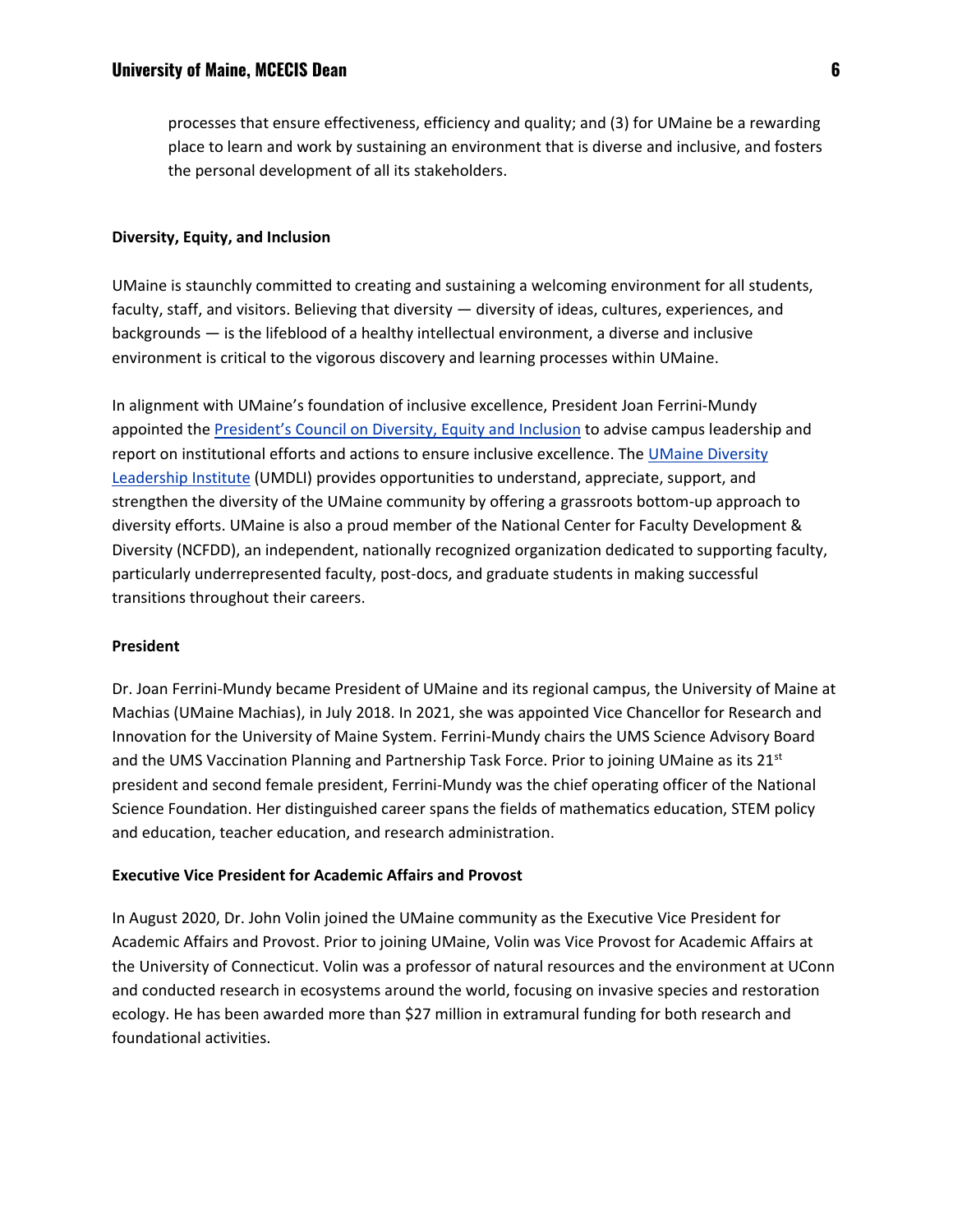#### **Living and working within the lands of Wabanaki Tribal Nations**

The University of Maine recognizes that it is located on Marsh Island in the homeland of the Penobscot Nation, where issues of water and territorial rights, and encroachment upon sacred sites, are ongoing. Penobscot homeland is connected to the other Wabanaki Tribal Nations — the Passamaquoddy, Maliseet, and Mi'kmaq — through kinship, alliances, and diplomacy. The University also recognizes that the Penobscot Nation and the other Wabanaki Tribal Nations are distinct, sovereign, legal, and political entities with their own powers of self-governance and self-determination.

# **About the Maine College of Engineering, Computing and Information Science (MCECIS)**

MCECIS will be statewide, integrated, and solution-focused on the future to provide the innovations and technical workforce and innovations that are critical to move Maine's economy forward.

MCECIS will be developed to:

- **Focus on the Future**: MCECIS will provide graduates with the requisite skills to maintain Maine's infrastructure and institutions, opportunities in emerging markets, and growth in the Maine economy for a sustainable and increasingly digital future.
- **Deliver Solutions**: MCECIS will be transformational, providing thousands of new engineering, computing, and information science graduates with the skills needed to sustain and grow Maine's existing workforce, and to fill the new jobs that will need to be created in this increasingly interconnected, digital global economy.
- **Provide a Statewide Approach**: Th[e](https://umaine.edu/transforms/) [UMS TRANSFORMS](https://umaine.edu/transforms/) initiative will leverage synergies between undergraduate engineering programs at UMaine and the University of Southern Maine; undergraduate computing programs at all UMS institutions; graduate computing and engineering programs at multiple UMS institutions; expanded pathways into the statewide college from all University of Maine System universities, community colleges, and K–12; and new opportunities for shared programs, interdisciplinary structures, and partnerships.

UMaine offers a B.A. in new media and ABET-accredited undergraduate programs in biomedical engineering, chemical engineering, civil and environmental engineering, computer engineering, computer science, construction engineering technology, electrical engineering, electrical engineering technology, engineering physics, mechanical engineering, mechanical engineering technology, and surveying engineering technology. Current UMaine graduate programs offer both M.S. and Ph.D. degrees in chemical engineering, civil and environmental engineering, computer science, electrical engineering, computer engineering, mechanical engineering, and spatial information science and engineering, as well as M.S. degrees in biomedical engineering, information systems, and spatial informatics, and data science and engineering. Graduate certificates include digital curation, computing for educators, geographic information systems, electrical engineering technology, engineering management, and surveying engineering. The student to faculty ratio is approximately 24:1.